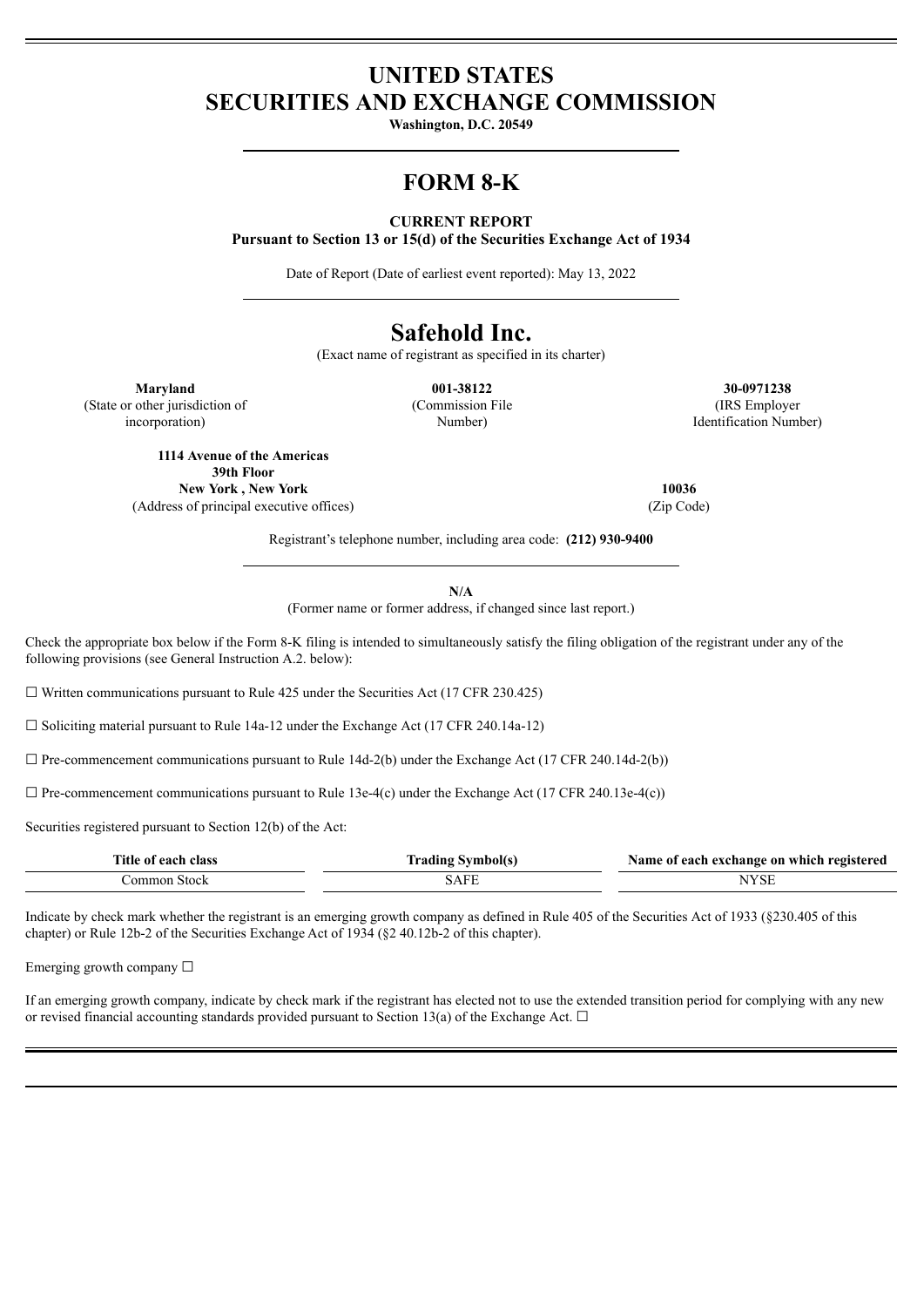#### **ITEM 8.01 Other Events.**

On May 13, 2022, Safehold Inc. (the "Company") and the Company's operating partnership, Safehold Operating Partnership LP (the "Operating Partnership"), entered into a note purchase and private shelf agreement (the "Note Purchase Agreement") with the various purchasers named therein (the "Purchasers") and other parties thereto providing for the private placement and issuance by the Operating Partnership of \$150 million aggregate principal amount of 5.15% Series A Original Senior Notes due May 13, 2052 (the "Series A Original Notes"). The Series A Original Notes feature a stairstep coupon rate in which the Operating Partnership will pay cash interest at a rate of 2.50% in years 1 through 10, 3.75% in years 11 through 20, and 5.15% in years 21 through 30. The difference between the 5.15% stated rate and cash interest rate will accrue in each semi-annual payment period and may, unless elected by the Operating Partnership to be paid in cash, be paid in kind by adding such accrued interest to the outstanding principal balance of the 5.15% Series A PIK Notes due May 13, 2052 (the "Series A PIK Notes") issued under the Note Purchase Agreement, to be repaid at maturity in May 2052.

Pursuant to the terms of the Note Purchase Agreement, the Operating Partnership may from time to time issue and sell, and the Purchasers or their affiliates may consider in their sole discretion the purchase of, additional senior unsecured promissory notes (the "Shelf Notes" and, together with the Series A Original Notes and the Series A PIK Notes, the "Notes"). The Operating Partnership may request that the Purchasers or their affiliates purchase up to \$150 million of Shelf Notes with a maturity date not to exceed thirty-one years after the date of original issuance thereof.

The Operating Partnership may prepay at any time all, or from time to time any part of, the Notes, in an amount not less than 5% of the aggregate principal amount of any series of the Notes then outstanding in the case of a partial prepayment, at 100% of the principal amount so prepaid plus a Make-Whole Amount (as defined in the Note Purchase Agreement).

The Note Purchase Agreement contains various restrictive covenants, including requirements to maintain a certain percentage of total unencumbered assets by the Operating Partnership. The Note Purchase Agreement also contains a provision whereby it will be deemed to include additional financial covenants and negative covenants to the extent such covenants are incorporated into the Operating Partnership's and/or the Company's existing or future material credit facilities and to the extent such covenants are more favorable to the lenders under such material credit facilities than the covenants contained in the Note Purchase Agreement. Subject to the terms of the Note Purchase Agreement and the Notes, upon certain events of default, including, but not limited to, (i) a default in the payment of any principal, Make-Whole Amount or interest under the Notes, and (ii) a default in the payment of certain other indebtedness of the Operating Partnership, the Company or their subsidiaries, all the Notes then outstanding will become due and payable, either automatically or at the option of the Purchasers, depending on the event of default.

The Operating Partnership's obligations under the Notes are fully and unconditionally guaranteed by the Company.

The Company intends to use the net proceeds from the offering to repay borrowings under its unsecured revolving credit facility and for general corporate purposes, which may include making additional investments in ground leases. The Notes have not been and will not be registered under the Securities Act of 1933, as amended (the "Securities Act"), and may not be offered or sold in the United States absent registration or an applicable exemption from the registration requirements. The Operating Partnership offered and sold the Notes in reliance on the exemption from registration provided by Section 4(a)(2) of the Securities Act.

The above summary of the Note Purchase Agreement does not purport to be complete.

On May 16, 2022, the Company issued a press release announcing the Operating Partnership's entry into the Note Purchase Agreement. A copy of the press release is attached as Exhibit 99.1 to this Current Report on Form 8-K and incorporated by reference into this Item 8.01.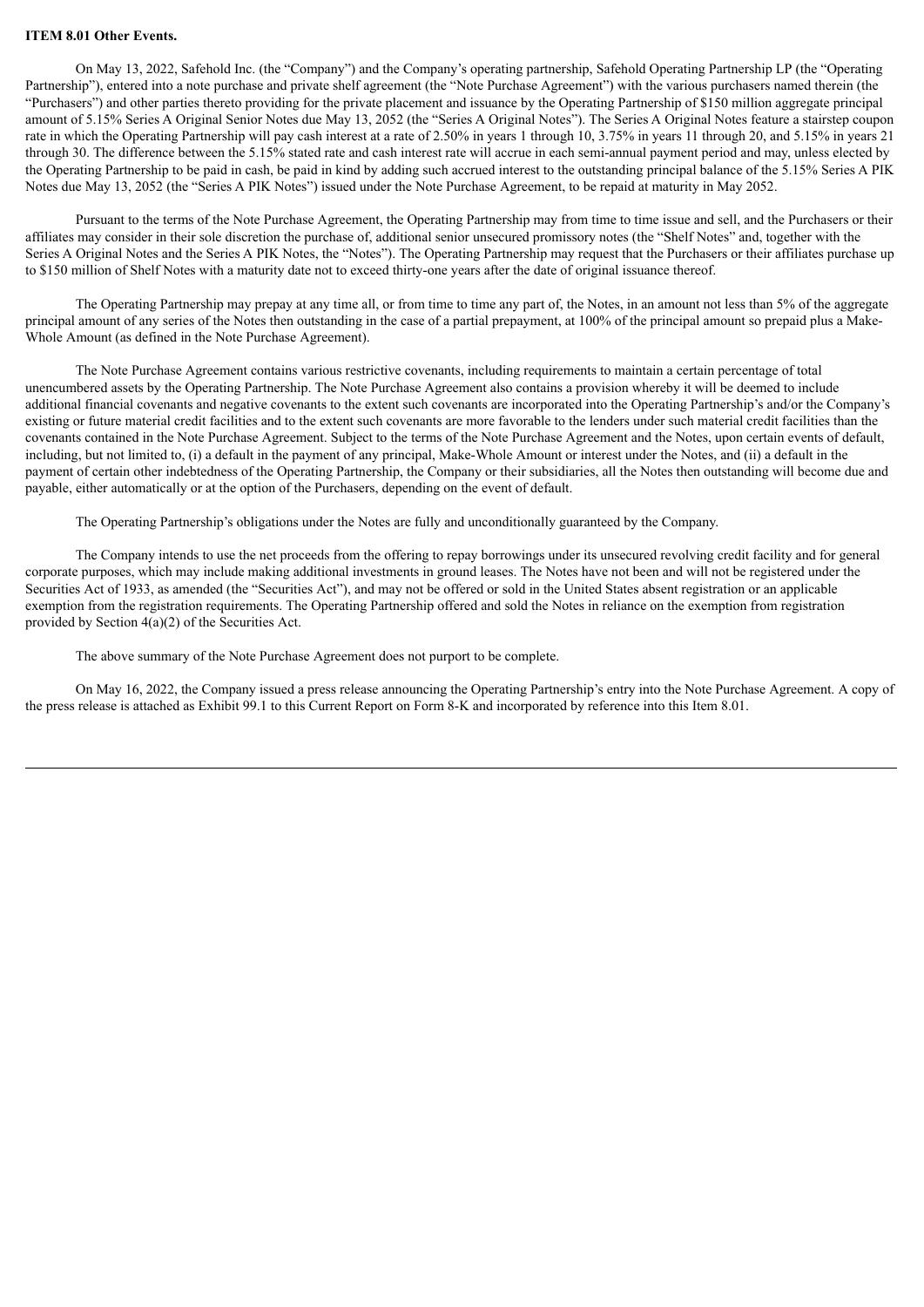## **ITEM 9.01 Financial Statements and Exhibits.**

(d) Exhibits

| Exhibit |  |
|---------|--|
|---------|--|

| елшин<br><b>Number</b> | <b>Description</b>                                                 |
|------------------------|--------------------------------------------------------------------|
| <u>99.1</u>            | Press Release.                                                     |
| 104                    | Inline XBRL for the cover page of this Current Report on Form 8-K. |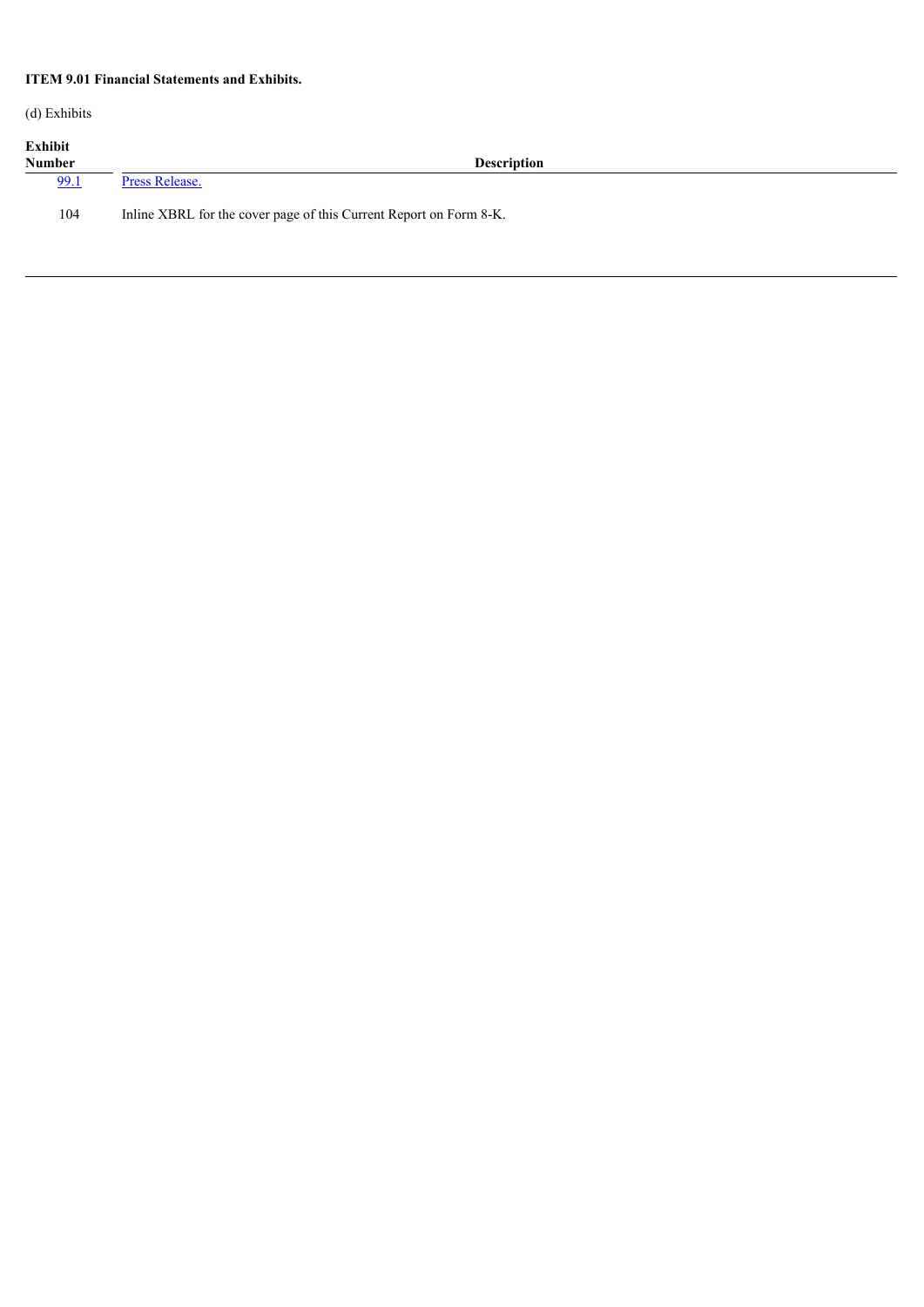## **SIGNATURE**

Pursuant to the requirements of the Securities Exchange Act of 1934, the registrant has duly caused this report to be signed on its behalf by the undersigned, thereunto duly authorized.

Date: May 16, 2022 By: /s/ Brett Asnas

SAFEHOLD INC.

Name: Brett Asnas Title: Chief Financial Officer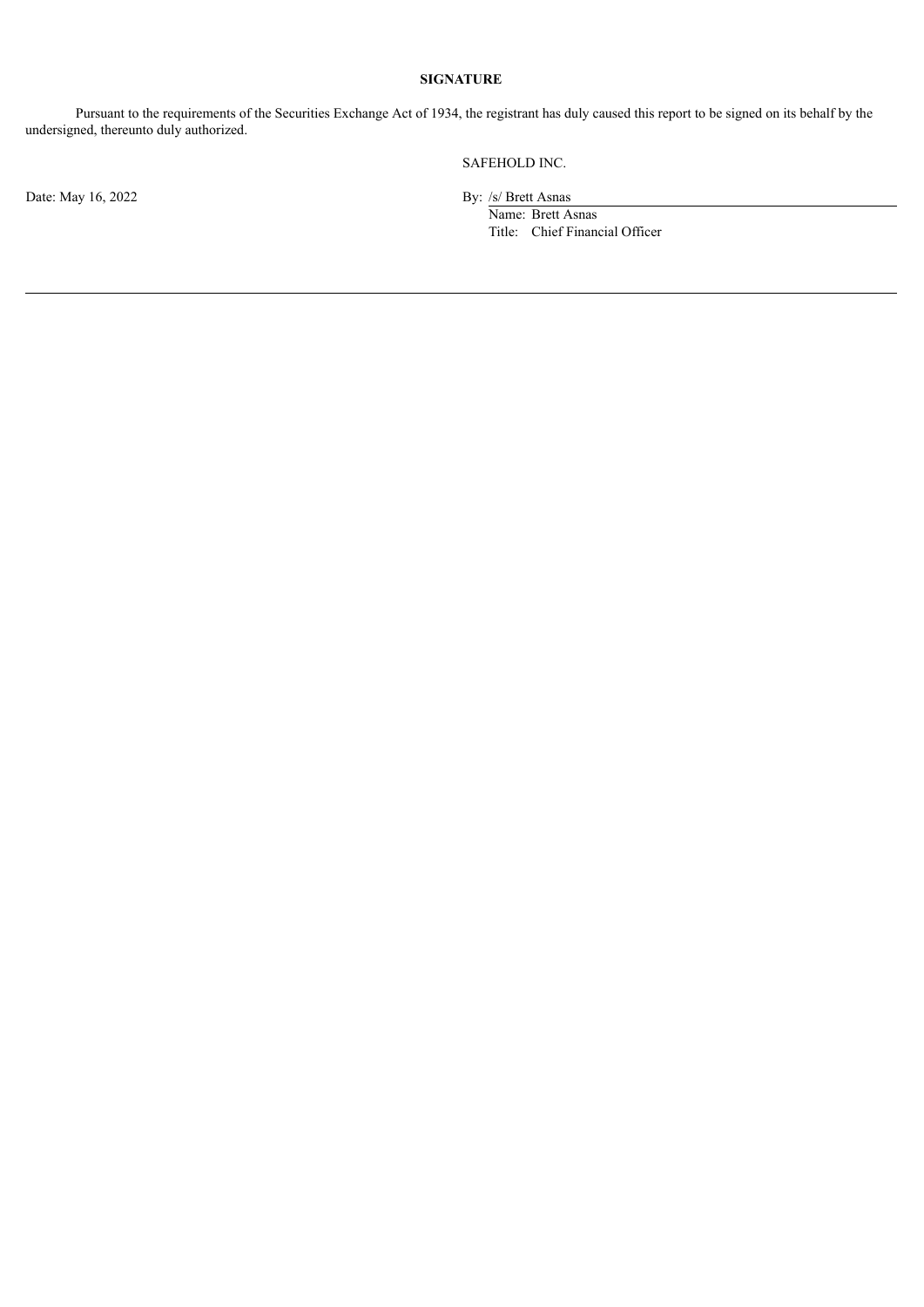<span id="page-4-0"></span>

Press Release Safehold Closes \$150 Million Private Placement of Structured Senior Unsecured Notes Due 2052

## **NEW YORK, May 16, 2022**

Safehold Inc. (NYSE: SAFE), the creator and leader of the modern ground lease industry, announced today that its operating partnership, Safehold Operating Partnership LP ("Safehold" or the "Company"), has signed a definitive note purchase and private shelf agreement providing for a private placement of \$150 million aggregate principal amount of 5.15% senior unsecured notes due May 13, 2052 (the "Notes").

Pricing on May 5, 2022 was based on the 30-year Treasury rate of 3.20% plus a spread of 195 basis points. The structure of the Notes features a stairstep coupon rate in which the Company will pay cash interest at a rate of 2.50% in years 1 through 10, 3.75% in years 11 through 20, and 5.15% in years 21 through 30. The difference between the 5.15% stated rate and cash interest rate will accrue in each semi-annual payment period and be paid in kind by adding such accrued interest to the outstanding principal balance, to be repaid at maturity in May 2052.

In connection with this financing, the Company previously entered into a \$150 million treasury lock agreement resulting in a yield on the Notes, net of the hedge gain, of 4.92%.

"We developed this new structure for 30-year unsecured debt to better match the return profile of our long-term assets. As our business scales, we continue to push the industry forward in innovative ways and deliver the lowest cost, most efficient capital to our customers," noted Jay Sugarman, Safehold's Chairman and Chief Executive Officer.

The Company intends to use the net proceeds from the offering to repay borrowings under its unsecured revolving credit facility and for general corporate purposes, which may include making additional investments in ground leases.

1114 Avenue of the Americas New York, NY 10036 T 212.930.9400 E investors@safeholdinc.com